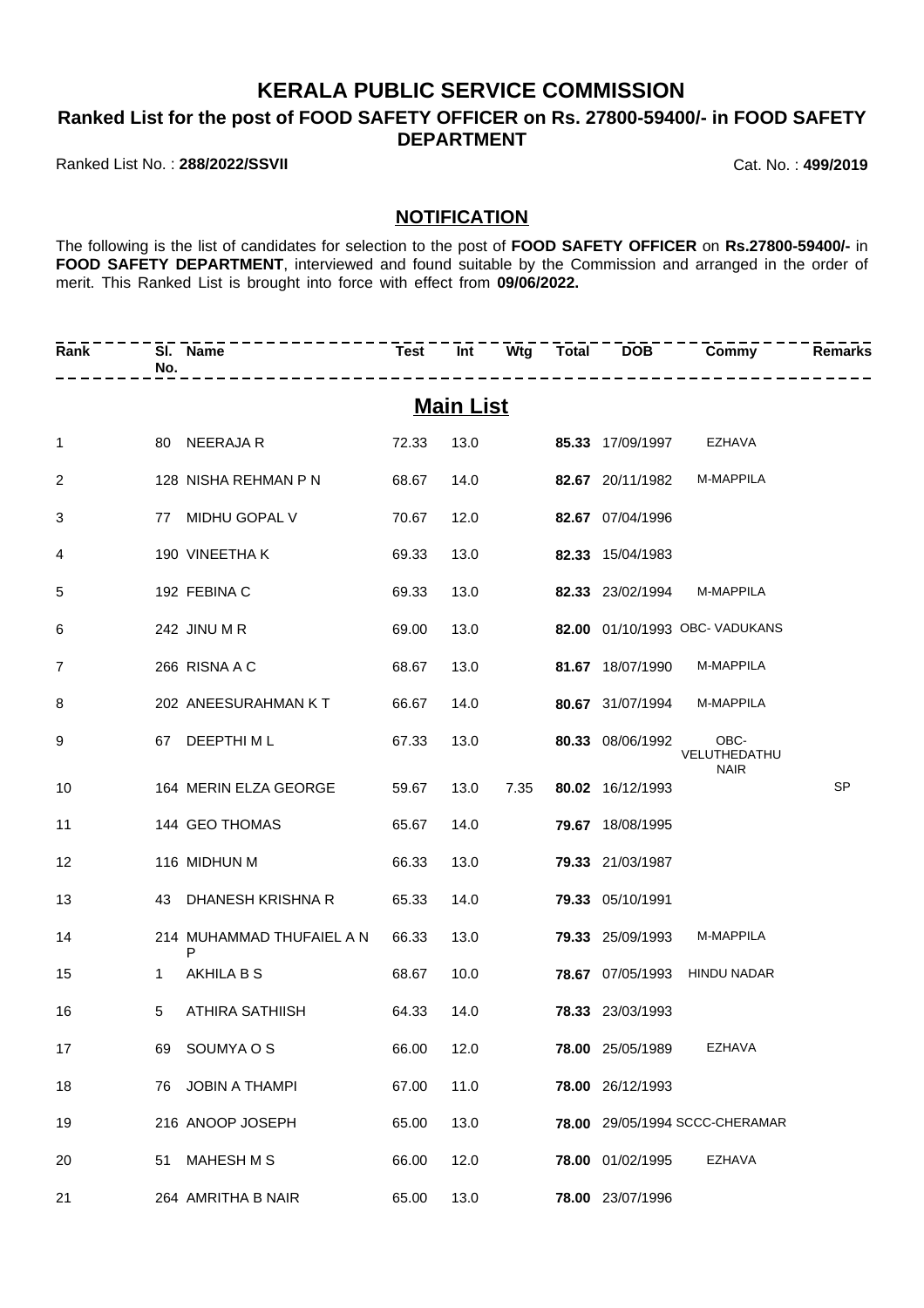| Rank | No.            | SI. Name                      |       | Test Int |      | $Wtg$ Total DOB                | Commy                       | <b>Remarks</b> |
|------|----------------|-------------------------------|-------|----------|------|--------------------------------|-----------------------------|----------------|
| 22   |                | 108 RAGENDU M                 |       |          |      | 64.67  13.0  77.67  01/08/1991 |                             |                |
| 23   | 3              | ANSI L                        | 64.33 |          | 13.0 |                                | 77.33 27/05/1986 M-MUSLIM   |                |
| 24   |                | 58 SNEHA VIJAYAN              | 64.00 |          | 13.0 | 77.00 30/09/1994 OBC-          | VELUTHEDATHU<br><b>NAIR</b> |                |
| 25   |                | 204 ADITHYAN P B              | 65.00 | 12.0     |      | 77.00 31/05/1995               | <b>THIYYA</b>               |                |
| 26   |                | 82 NAYANA LAKSHMIS            | 66.00 |          | 11.0 | 77.00 05/04/1996               |                             |                |
| 27   |                | 245 DHANYA SASEENDRAN K 64.00 |       |          | 13.0 | 77.00 29/10/1997 THIYYA        |                             |                |
| 28   |                | 104 SREELAKSHMI V             | 63.67 |          | 13.0 | 76.67 17/02/1990               |                             |                |
| 29   |                | 275 ANJU GEORGE               | 62.33 |          | 14.0 | 76.33 27/10/1984               |                             |                |
| 30   |                | 28 SNEHA S NAIR               | 62.33 |          | 14.0 | 76.33 05/09/1989               |                             |                |
| 31   |                | 289 SHILPA CHERIAN            | 64.33 |          | 12.0 | 76.33 14/10/1993               |                             |                |
| 32   |                | 106 VIDYA VIJAI               | 63.00 | 13.0     |      |                                | 76.00 12/05/1985 EZHAVA     |                |
| 33   |                | 154 HISHAM ABDULLA T H        | 62.33 | 13.0     |      | 75.33 30/09/1995               | <b>M-MUSLIM</b>             |                |
| 34   |                | 101 NAVANEETHA G              | 61.33 | 14.0     |      | 75.33 23/05/1997               |                             |                |
| 35   |                | 279 NARZEENABI P              | 62.00 | 13.0     |      | <b>75.00</b> 02/03/1992        | <b>M-MUSLIM</b>             |                |
| 36   |                | 92 ANU RENJAN                 | 61.00 | 14.0     |      | 75.00 18/01/1994 LC            |                             |                |
| 37   |                | 189 ARYA V K                  | 63.00 | 12.0     |      | 75.00 13/04/1994 THIYYA        |                             |                |
| 38   | $\overline{2}$ | PARAMESWARI P L               | 62.00 | 13.0     |      | 75.00 19/11/1997               |                             |                |
| 39   |                | 41 SOUMYAMS                   | 60.67 | 14.0     |      | 74.67 10/05/1986               |                             |                |
| 40   |                | 167 VEENA J                   | 61.67 | 13.0     |      | 74.67 11/11/1988               |                             |                |
| 41   |                | 105 ROHINI S                  | 61.33 | 13.0     |      | 74.33 31/07/1986               |                             |                |
| 42   |                | 129 LINDA GEORGE              | 60.33 | 14.0     |      | 74.33 18/01/1992               |                             |                |
| 43   |                | 155 DENNIS GEORGE             | 61.33 | 13.0     |      | 74.33 30/07/1993               |                             |                |
| 44   |                | 152 KRISHNA V R               | 62.33 | 12.0     |      | 74.33 01/10/1996               | OBC-<br>EZHUTHACHAN         |                |
| 45   |                | 142 POORNIMA E K              | 61.00 | 13.0     |      | 74.00 30/12/1985               |                             |                |
| 46   |                | 93 SREELEKSHMIU               | 60.00 | 14.0     |      | 74.00 19/02/1995               |                             |                |
| 47   |                | 126 ATHIRADEVI A              | 60.67 | 13.0     |      | 73.67 10/05/1983               | D-DHEEVARA                  |                |
| 48   |                | 16 VIDYA D CRUZ               | 59.67 | 14.0     |      | 73.67 25/11/1997               |                             |                |
| 49   |                | 141 SHAFEELA V P              | 61.33 | 12.0     |      | 73.33 22/05/1985               | M-MUSLIM                    |                |
| 50   |                | 103 JULIE JOSEPH              | 61.33 | 12.0     |      | 73.33 01/11/1993               |                             |                |
| 51   |                | 227 FIRDOUS A P               | 60.00 | 13.0     |      | 73.00 08/03/1982               | M-MUSLIM                    |                |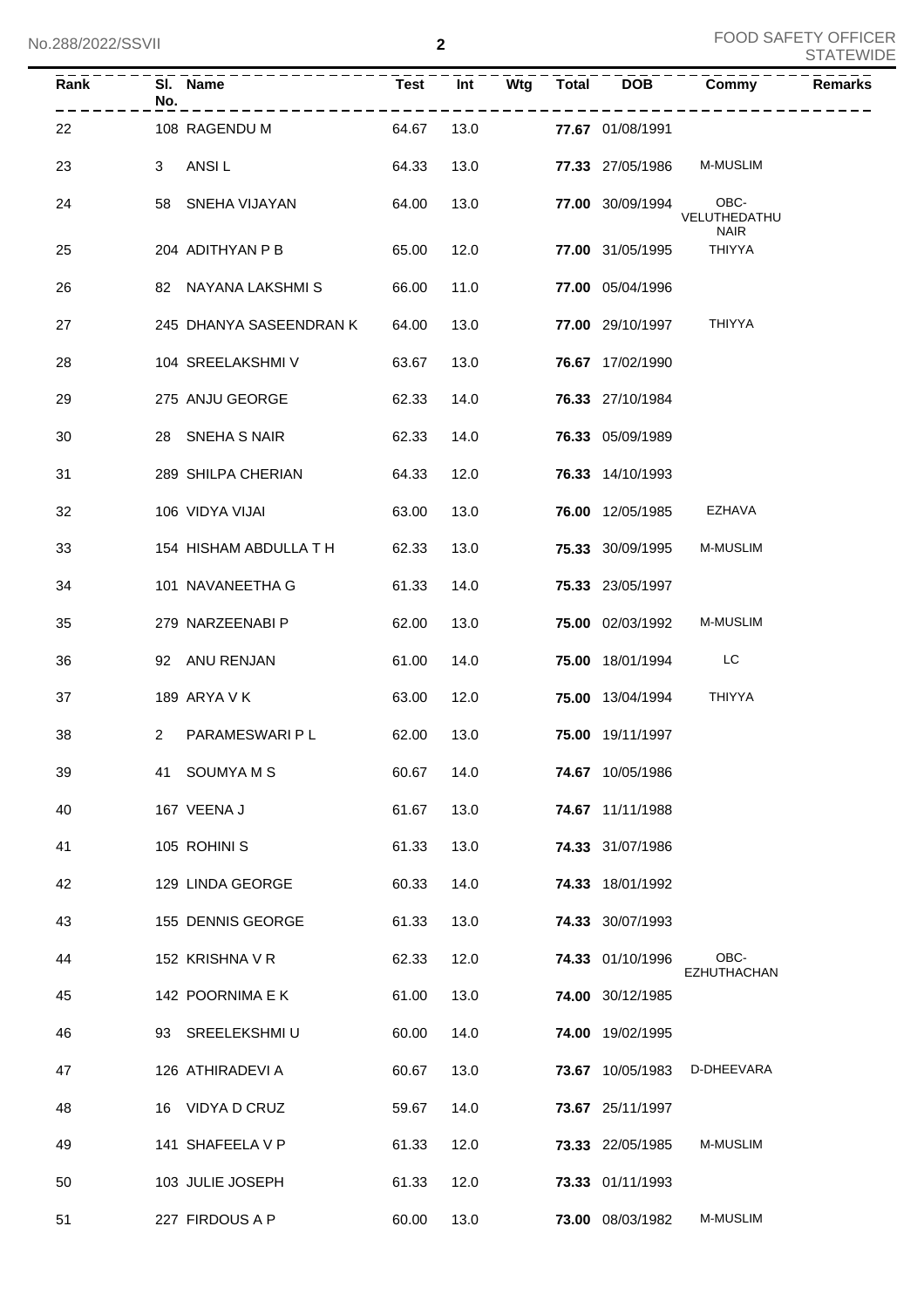| <b>Rank</b> | SI. Name<br>No.        | $Test$ $Int$ |            | Wtg Total DOB |                         | Commy                         | <b>Remarks</b> |
|-------------|------------------------|--------------|------------|---------------|-------------------------|-------------------------------|----------------|
| 52          | 191 ANUSREE B NAIR     | 60.00        | 13.0       |               | 73.00 16/12/1992        |                               |                |
| 53          | 274 AISWARYA V A       | 61.00        | 12.0       |               | <b>73.00 20/05/1993</b> | <b>M-MUSLIM</b>               |                |
| 54          | 79 ATHIRA M NAIR       | 62.00        | 11.0       |               | 73.00 05/06/1993        |                               |                |
| 55          | 27 SWATHILB            | 60.00        | 13.0       |               | 73.00 13/11/1993        |                               |                |
| 56          | 253 RAHUL RAJ M        | 60.00        | 13.0       |               | 73.00 16/02/1997        |                               |                |
| 57          | 239 BARSHANA M         | 59.67        | 13.0       |               | 72.67 06/07/1984        | <b>M-MUSLIM</b>               |                |
| 58          | 30 DIVYA LAKSHMI A R   | 59.67        | 13.0       |               | 72.67 25/08/1984        |                               |                |
| 59          | 240 REVATHY K A        | 58.67        | 14.0       |               | 72.67 27/07/1986        |                               |                |
| 60          | 117 JANU R KUTTY       | 58.67        | 14.0       |               | 72.67 27/05/1989        | EZHAVA                        |                |
| 61          | 4 ARATHY G B           | 59.67        | 13.0       |               | 72.67 25/08/1991        |                               |                |
| 62          | 153 NEETHU VARGHESE V  | 60.67        | 12.0       |               | 72.67 21/07/1992        |                               |                |
| 63          | 57 PRIYA SANTHOSH      | 59.67        | 13.0       |               | 72.67 28/03/1994        |                               |                |
| 64          | 203 ABHIN C M          | 61.67        | 11.0       |               | <b>72.67</b> 10/05/1997 | THIYYA                        |                |
| 65          | 45 JISHNUR             | 60.33        | 12.0       |               | <b>72.33</b> 25/05/1985 | EZHAVA                        |                |
| 66          | 18 ANJANA R V          | 59.33        | 13.0       |               | 72.33 25/05/1986        |                               |                |
| 67          | 201 RAJITHA P          | 60.33        | 12.0       |               | 72.33 06/09/1989        |                               |                |
| 68          | 290 RAKHI B            | 59.33        | 13.0       |               | 72.33 05/12/1991        |                               |                |
| 69          | 53 ANSEENA A K         |              | 60.33 12.0 |               |                         | 72.33 16/03/1992 M-MUSLIM     |                |
| 70          | 29 ARYA KRISHNA K G    | 59.33        | 13.0       |               | 72.33 09/09/1994        |                               |                |
| 71          | 26 REMYA RAJ R         | 61.33        | 11.0       |               | 72.33 14/03/1996        | OBC-VANIKA<br>VAISYA          |                |
| 72          | <b>SALINI S</b><br>81  | 61.00        | 11.0       |               | 72.00 15/10/1983        | <b>EZHAVA</b>                 |                |
| 73          | 278 RUFNISHA SHAFI P P | 60.00        | 12.0       |               | 72.00 26/06/1986        | M-MUSLIM                      |                |
| 74          | 59 KARTHIKA S          | 58.00        | 14.0       |               | 72.00 16/01/1988        |                               |                |
| 75          | RENJITHA A G<br>91     | 59.00        | 13.0       |               | 72.00 05/09/1989        |                               |                |
| 76          | 60 ASWATHY JR          | 60.00        | 12.0       |               | 72.00 02/01/1993        | EZHAVA                        |                |
| 77          | 102 DHEERAJ S          | 61.00        | 11.0       |               |                         | 72.00 20/04/1994 OBC-PATTARYA |                |
| 78          | 44 ABHIJITH S S        | 59.00        | 13.0       |               |                         | 72.00 27/10/1994 HINDU NADAR  |                |
| 79          | 156 SREEMATC           | 59.00        | 13.0       |               |                         | 72.00 02/04/1995 V-VISWAKARMA |                |
| 80          | 107 INDUJA S           | 59.00        | 13.0       |               | 72.00 27/09/1996        | EZHAVA                        |                |
| 81          | 166 RENYA R            | 61.00        | 11.0       |               | 72.00 26/02/1999        | EZHUVAN                       |                |
| 82          | 94 ASHA KURUP          | 60.67        | 11.0       |               | 71.67 21/11/1986        |                               |                |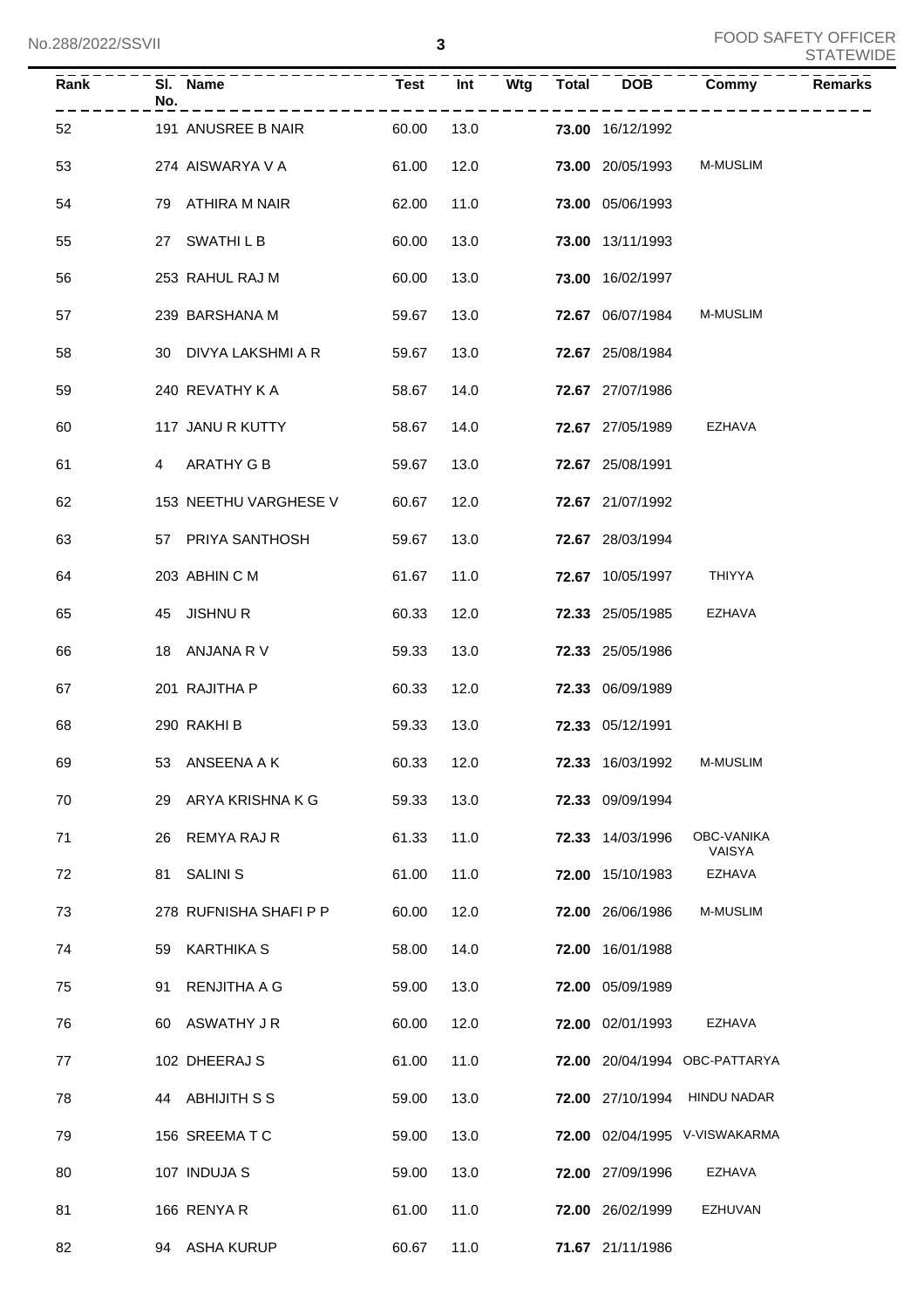| Rank | No. | SI. Name                  | <b>Test</b> | Int  | Wtg | Total | <b>DOB</b>              | Commy                         | <b>Remarks</b> |
|------|-----|---------------------------|-------------|------|-----|-------|-------------------------|-------------------------------|----------------|
| 83   |     | 17 ARYA S NAIR            | 58.67       | 13.0 |     |       | 71.67 03/07/1992        |                               |                |
| 84   |     | 276 SUKANYA A K           | 59.67       | 12.0 |     |       | 71.67 19/10/1992        |                               |                |
| 85   |     | 52 BINITHA MARIAM BABY    | 58.67       | 13.0 |     |       | 71.67 14/02/1994        |                               |                |
| 86   |     | 250 MOHAMED SHAROON C K   | 57.67       | 14.0 |     |       | 71.67 17/08/1996        | M-MAPPILA                     |                |
| 87   |     | 68 HASNA HAMSA            | 58.33       | 13.0 |     |       | 71.33 29/01/1986        | M-MUSLIM                      |                |
| 88   |     | 174 NASREENA V            | 58.33       | 13.0 |     |       | 71.33 28/04/1988        | M-MAPPILA                     |                |
| 89   |     | 267 DHANYA P T            | 58.33       | 13.0 |     |       | 71.33 08/05/1988        | THIYYA                        |                |
| 90   |     | 176 HARITHA N             | 59.33       | 12.0 |     |       | 71.33 28/05/1990        | THIYYA                        |                |
| 91   |     | 241 AISWARYA C            | 58.33       | 13.0 |     |       | 71.33 11/07/1992        | EZHAVA                        |                |
| 92   |     | 251 JAMSHAD               | 58.33       | 13.0 |     |       | 71.33 08/11/1996        | M-MAPPILA                     |                |
| 93   |     | 151 REEBA LOPEZ           | 59.00       | 12.0 |     |       | 71.00 26/10/1988        | AI                            |                |
| 94   |     | 127 BETSY T GEEVARGHESE   | 58.00       | 13.0 |     |       | 71.00 24/02/1990        |                               |                |
| 95   |     | 291 SOUMYA P K            | 59.00       | 12.0 |     |       | 71.00 08/01/1993        |                               |                |
| 96   |     | 71 AKHILA M S             | 58.00       | 13.0 |     |       | 71.00 18/12/1995        |                               |                |
| 97   |     | 225 AJAY S PRABHU         | 58.00       | 13.0 |     |       | 71.00 22/01/1997        |                               |                |
| 98   |     | 224 DIVYA K DENATIOUS     | 57.67       | 13.0 |     |       | 70.67 23/08/1986        | LC                            |                |
| 99   |     | 243 THESNEEM U            | 58.67       | 12.0 |     |       | 70.67 18/04/1987        | M-MAPPILA                     |                |
| 100  |     | 277 DHANYA C V            | 57.67 13.0  |      |     |       | <b>70.67</b> 07/12/1987 | THIYYA                        |                |
| 101  |     | 199 ANUSHA M C            | 57.67       | 13.0 |     |       | 70.67 16/03/1989        | OBC-SALIYA                    |                |
| 102  |     | 70 VENUGOPAL S KUMAR      | 57.67       | 13.0 |     |       | 70.67 04/03/1990        |                               |                |
| 103  |     | 244 FAIROOZ JABEEN MOKKAN | 57.67       | 13.0 |     |       | 70.67 19/03/1990        | M-MAPPILA                     |                |
| 104  | 66. | MANJUSHA M                | 58.67       | 12.0 |     |       | 70.67 10/07/1990        |                               |                |
| 105  |     | 42 RAHUL RAM G            | 58.67       | 12.0 |     |       | 70.67 23/05/1992        | <b>EZHAVA</b>                 |                |
| 106  | 6   | KAVITHA RAJ               | 58.67       | 12.0 |     |       |                         | 70.67 19/07/1993 OBC-CHAKKALA |                |
| 107  |     | 54 MANIJA MADHU           | 57.67       | 13.0 |     |       | 70.67 04/12/1994        | <b>EZHAVA</b>                 |                |
| 108  |     | 118 RAKHI P               | 58.67       | 12.0 |     |       | 70.67 23/12/1996        |                               |                |
| 109  |     | 265 SARITHA V             | 58.00       | 12.0 |     |       | 70.00 19/05/1989        |                               |                |
| 110  |     | 200 JINCY R               | 58.00       | 12.0 |     |       | 70.00 21/05/1990        | V-ASARI                       |                |
| 111  |     | 252 MOHAMMED AMEEN P      | 58.00       | 12.0 |     |       | 70.00 01/04/1992        | M-MAPPILA                     |                |
| 112  |     | 226 JIFFIN JOSEPH         | 58.00       | 12.0 |     |       | 70.00 26/05/1994        |                               |                |
| 113  |     | 249 FATHEEN ABRAR P N     | 58.00       | 12.0 |     |       | 70.00 04/06/1994        | M-MAPPILA                     |                |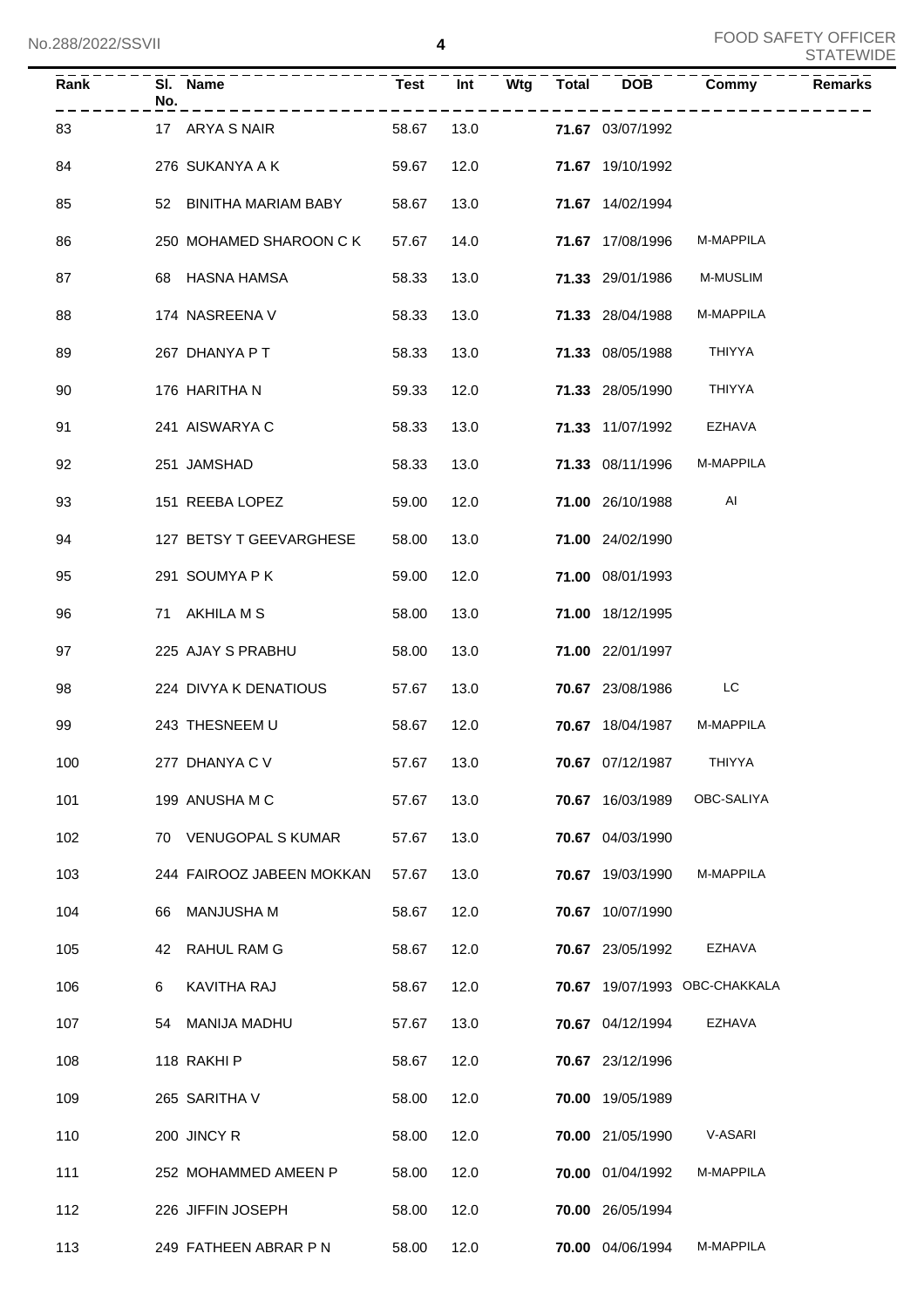| Rank | SI.<br><b>Name</b><br>No. | Test  | Int  | Wta | <b>Total</b> | <b>DOB</b> | Commv | Remarks |
|------|---------------------------|-------|------|-----|--------------|------------|-------|---------|
| 114  | SREELATHA K<br>165        | 58.33 | 11.0 |     | 69.33        | 01/08/1992 |       |         |

## **Supplementary List**

## **Ezhava/Thiyya/Billava**

| 1  |    | 269 SREEDEVI S       | 57.33 | 13.0 | 70.33 25/01/1983 | EZHAVA        |
|----|----|----------------------|-------|------|------------------|---------------|
| 2  |    | 268 DHANYA V T       | 57.00 | 13.0 | 70.00 15/02/1989 | THIYYA        |
| 3  |    | 280 ANKITA VIJAYAN   | 57.33 | 12.0 | 69.33 13/04/1995 | THIYYA        |
| 4  | 21 | ASWATHY G            | 57.33 | 12.0 | 69.33 06/10/1995 | EZHAVA        |
| 5  | 23 | ANJANA C             | 57.00 | 12.0 | 69.00 03/10/1980 | EZHAVA        |
| 6  |    | 254 DARSANA C V      | 57.00 | 12.0 | 69.00 10/03/1997 | THIYYA        |
| 7  |    | 168 APSARA P         | 56.67 | 12.0 | 68.67 01/06/1997 | EZHAVA        |
| 8  | 61 | GADHA JAYAPRAKASH    | 56.33 | 12.0 | 68.33 18/03/1992 | EZHAVA        |
| 9  |    | 205 ABITHA CHANDRAN  | 55.67 | 12.0 | 67.67 23/06/1997 | EZHAVA        |
| 10 |    | 84 ANUJA P S         | 57.33 | 10.0 | 67.33 21/03/1988 | EZHAVA        |
| 11 |    | 219 ASWIN SREEDHAR M | 56.33 | 11.0 | 67.33 13/03/1992 | THIYYA        |
| 12 |    | 157 NAYANA M PRAYAGA | 55.33 | 12.0 | 67.33 02/07/1992 | EZHAVA        |
| 13 |    | 217 DIVYA C G        | 55.00 | 12.0 | 67.00 21/03/1985 | THIYYA        |
| 14 | 46 | NANDU H LAL          | 55.00 | 12.0 | 67.00 19/03/1987 | <b>EZHAVA</b> |
| 15 |    | 292 ANUSHA C         | 55.67 | 11.0 | 66.67 22/04/1987 | THIYYA        |
| 16 |    | 72 RESMI RAJENDRAN   | 56.67 | 10.0 | 66.67 05/05/1989 | <b>EZHAVA</b> |
| 17 |    | 229 MEGHAKR          | 53.67 | 13.0 | 66.67 16/09/1990 | <b>EZHAVA</b> |
| 18 | 7  | <b>ROSHNY R S</b>    | 56.67 | 10.0 | 66.67 08/06/1992 | <b>EZHAVA</b> |
| 19 | 95 | ARATHY ANIL          | 54.67 | 12.0 | 66.67 20/07/1996 | EZHAVA        |
| 20 |    | 158 SACHIN M S       | 55.67 | 11.0 | 66.67 01/01/1997 | EZHAVA        |
| 21 |    | 130 ANUMOL           | 56.67 | 10.0 | 66.67 18/02/1998 | <b>EZHAVA</b> |
| 22 |    | 145 GOPIKA K V       | 54.33 | 12.0 | 66.33 23/04/1992 | <b>EZHAVA</b> |
| 23 | 20 | ASWINI S RAVI        | 54.33 | 12.0 | 66.33 13/08/1992 | <b>EZHAVA</b> |
| 24 |    | 228 PRAVITHA C P     | 54.33 | 12.0 | 66.33 13/06/1994 | <b>EZHAVA</b> |
| 25 |    | 193 ANAGHA M         | 54.33 | 12.0 | 66.33 25/04/1996 | <b>THIYYA</b> |
| 26 |    | 281 JASNI J S        | 54.33 | 12.0 | 66.33 05/04/1997 | <b>THIYYA</b> |
| 27 | 83 | <b>ADWAITH K S</b>   | 55.33 | 11.0 | 66.33 30/03/1998 | <b>EZHAVA</b> |
| 28 | 19 | ARSHA SATHEESAN      | 56.00 | 10.0 | 66.00 28/11/1983 | <b>EZHAVA</b> |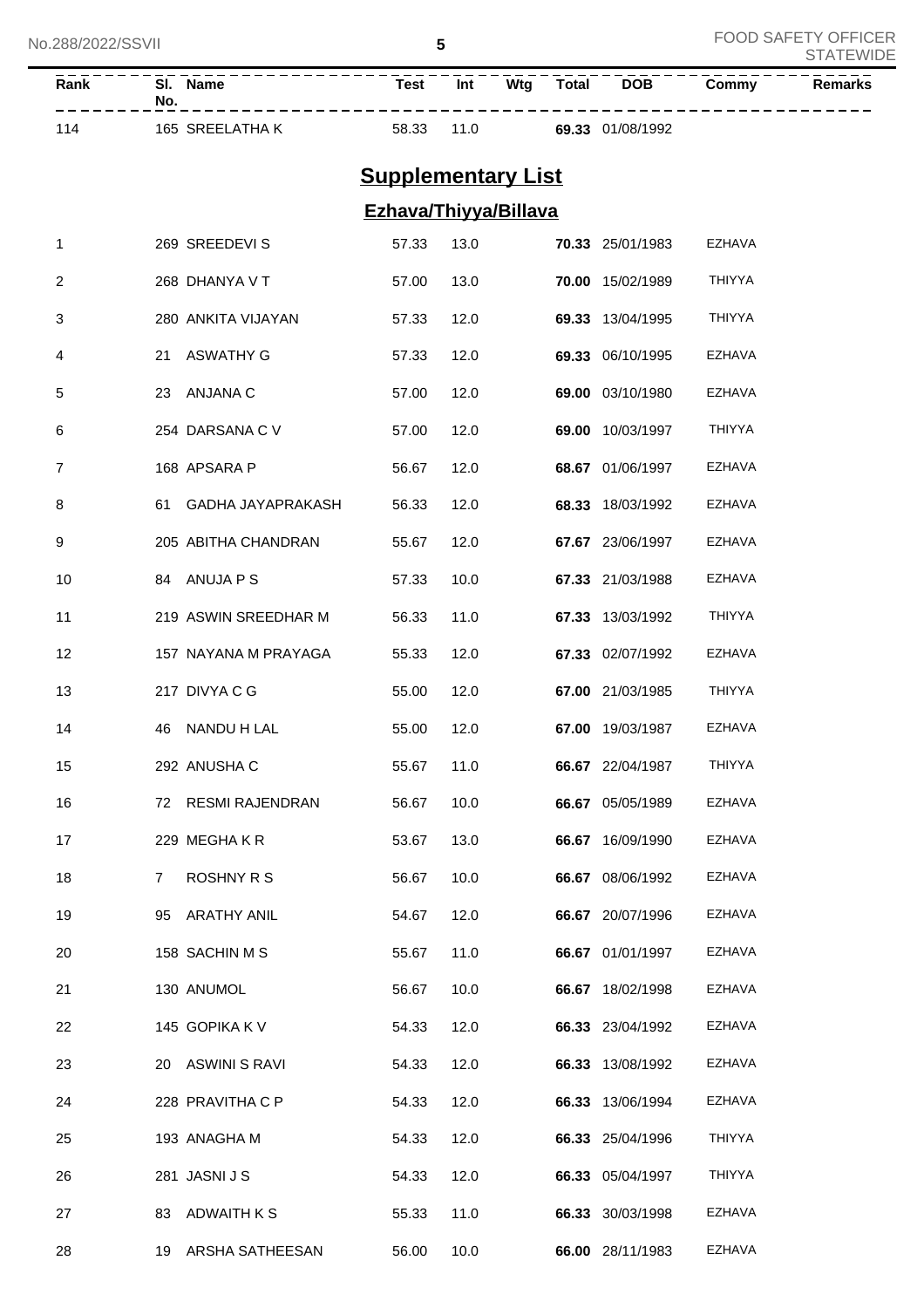| Rank | No. | SI. Name                | Test                   | $\overline{Int}$ |       | $Wtg$ Total DOB  | Commy                        | <b>Remarks</b> |
|------|-----|-------------------------|------------------------|------------------|-------|------------------|------------------------------|----------------|
| 29   |     | 194 APARNA K GOKUL      | 55.00                  | 11.0             |       | 66.00 12/05/1993 | THIYYA                       |                |
| 30   |     | 218 ANUJA RAVEENDRAN    | 54.00                  | 12.0             |       | 66.00 01/10/1994 | <b>THIYYA</b>                |                |
| 31   |     | 230 SARIGA ROSHAN       | 53.67                  | 12.0             |       | 65.67 15/10/1984 | <b>EZHAVA</b>                |                |
| 32   |     | 169 JYOTHIKR            | 54.33                  | 11.0             |       | 65.33 23/05/1994 | <b>EZHAVA</b>                |                |
| 33   |     | 22 ASWATHY B M          | 54.00                  | 11.0             |       | 65.00 20/03/1988 | <b>EZHAVA</b>                |                |
| 34   |     | 31 CHIPPY J             | 54.00                  | 11.0             |       | 65.00 14/04/1988 | <b>EZHAVA</b>                |                |
| 35   |     | 255 VIJI P              | 53.67                  | 11.0             |       | 64.67 13/07/1990 | <b>THIYYA</b>                |                |
| 36   |     | 283 AISWARYA S R        | 54.67                  | 10.0             |       | 64.67 11/11/1996 | <b>THIYYA</b>                |                |
| 37   |     | 32 SOWMYA SOMAN         | 53.67                  | 10.0             |       | 63.67 17/03/1981 | <b>EZHAVA</b>                |                |
| 38   |     | 282 SMRUTHI P T         | 53.67                  | 10.0             |       | 63.67 02/12/1989 | THIYYA                       |                |
|      |     |                         | <b>Scheduled Caste</b> |                  |       |                  |                              |                |
| 1    |     | 170 ANEESHA C P         | 49.33                  | 12.0             | 13.72 |                  | 75.05 14/01/1997 SC-CHERUMAN | <b>SP</b>      |
| 2    |     | 147 CHAITHRA BHARATHY   | 54.33                  | 12.0             |       |                  | 66.33 01/04/1992 SC-SAMBAVA  |                |
| 3    |     | 195 ASWATHI A P         | 53.33                  | 13.0             |       |                  | 66.33 19/08/1995 SC-KANAKKAN |                |
| 4    |     | 206 SHIJO V K           | 53.67                  | 12.0             |       |                  | 65.67 16/08/1993 SC-CHERUMAN |                |
| 5    |     | 177 PRIYANK             | 51.33                  | 11.0             |       |                  | 62.33 18/01/1988 SC-KANAKKAN |                |
| 6    |     | 110 CHITRANJALI T       | 50.00                  | 12.0             |       |                  | 62.00 10/03/1984 SC-SAMBAVA  |                |
| 7    |     | 233 SIKTHA MOL M S      | 49.33 11.0             |                  |       |                  | 60.33 01/03/1992 SC-PULAYAN  |                |
| 8    |     | 232 AMALENDU M V        | 47.33                  | 13.0             |       | 60.33 22/09/1993 | SC-VELAN                     |                |
| 9    |     | 74 TWINKLE PRAKASH      | 49.00                  | 11.0             |       | 60.00 11/10/1989 | SC-PULAYA                    |                |
| 10   |     | 73 VYSHAK V L           | 47.33                  | 12.0             |       | 59.33 16/02/1997 | SC-PULAYA                    |                |
| 11   |     | 178 PREENA V            | 47.00                  | 12.0             |       | 59.00 11/05/1997 | <b>SC-KANAKKAN</b>           |                |
| 12   |     | 97 SREELEKSHMIS         | 47.67                  | 11.0             |       | 58.67 15/05/1993 | SC-VELAN                     |                |
| 13   | 9   | RESHMA GANESH G P       | 48.33                  | 10.0             |       | 58.33 07/05/1998 | SC-PARAYAN                   |                |
| 14   |     | 132 SETHULAKSHMI V S    | 47.00                  | 11.0             |       | 58.00 22/11/1992 | <b>SC-PANAN</b>              |                |
| 15   |     | 96 LIJA Y               | 46.00                  | 11.0             |       | 57.00 22/05/1978 | SC-PULAYA                    |                |
| 16   |     | 256 BIJESH K            | 44.33                  | 12.0             |       | 56.33 25/05/1985 | SC-MANNAN                    |                |
| 17   |     | 207 AMALRAJ K R         | 44.67                  | 11.0             |       | 55.67 17/03/1983 | SC-PULAYA                    |                |
| 18   |     | 131 ASHIMA K SASIDHARAN | 44.67                  | 11.0             |       | 55.67 19/05/1988 | SC-PULAYA                    |                |
| 19   |     | 196 SRUTHI M            | 44.67                  | 11.0             |       | 55.67 25/04/1994 | SC-PARAVAN                   |                |
| 20   |     | 231 ATHIRA M            | 44.33                  | 10.0             |       |                  | 54.33 05/09/1988 SC-VETTUVAN |                |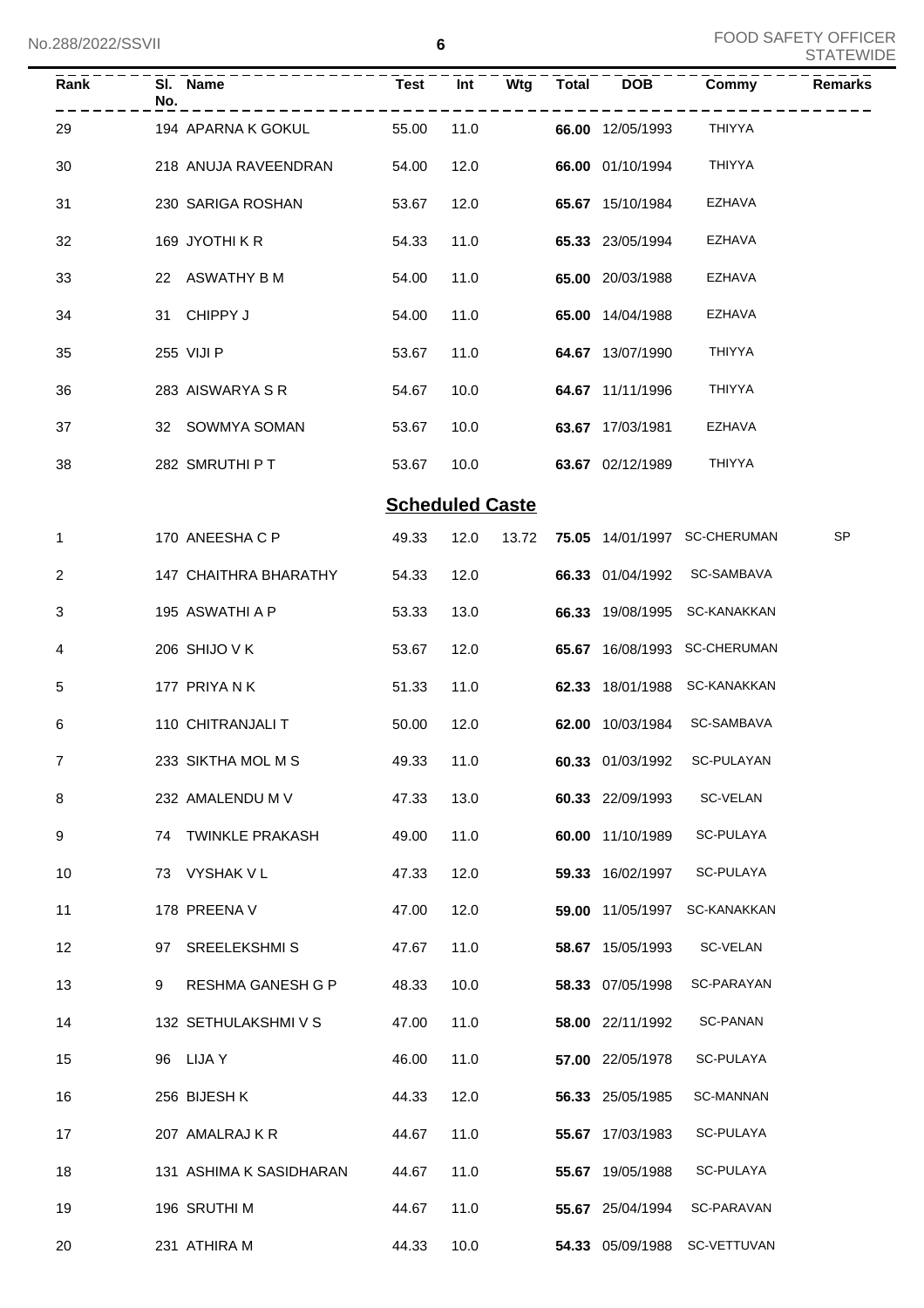| No.288/2022/SSVII |                         |             | $\overline{\mathbf{r}}$ |     |              |                         |                                  | <b>FOOD SAFETY OFFICER</b><br><b>STATEWIDE</b> |
|-------------------|-------------------------|-------------|-------------------------|-----|--------------|-------------------------|----------------------------------|------------------------------------------------|
| Rank              | SI. Name<br>No.         | <b>Test</b> | Int                     | Wtg | <b>Total</b> | <b>DOB</b>              | Commy                            | Remarks                                        |
|                   |                         |             | <b>Scheduled Tribe</b>  |     |              |                         |                                  |                                                |
| 1                 | 270 AMAYA O B           | 48.00       | 11.0                    |     |              |                         | 59.00 13/03/1997 ST-KARIMPALAN   |                                                |
| 2                 | RESHMA RETNAKARAN<br>33 | 35.67       | 10.0                    |     |              |                         | 45.67 29/10/1994 ST-KANIKARAN    |                                                |
| 3                 | 294 THUSHARA RAMAYYAN   | 32.67       | 11.0                    |     |              | 43.67 21/03/1996        | ST-MARATI[of<br>Hosdurg and      |                                                |
| 4                 | 297 SREEJITH S          | 32.67       | 10.0                    |     |              | 42.67 13/11/1996        | kasargod Taluk of<br>ST-MAVILAN  |                                                |
| 5                 | 284 NIMISHA P M         | 28.67       | 11.0                    |     |              |                         | 39.67 07/03/1998 ST-KURICHIYAN   |                                                |
| 6                 | 133 MIRIYA JOHNSON      | 28.00       | 11.0                    |     |              |                         | 39.00 21/10/1991 ST-MALA ARAYAN  |                                                |
| $\overline{7}$    | 159 SARANYA R           | 27.33       | 11.0                    |     |              | 38.33 26/10/1990        | ST-MUDUGAR                       |                                                |
| 8                 | 209 MIDHULA K R         | 27.33       | 11.0                    |     |              | 38.33 23/05/1993        | ST-KURUMANS                      |                                                |
| 9                 | 234 ANJITHA P K         | 27.00       | 11.0                    |     |              | <b>38.00</b> 12/02/1996 | ST-KURUMANS                      |                                                |
| 10                | 208 THARA V R           | 25.67       | 12.0                    |     |              | 37.67 29/01/1985        | ST-KURUMANS                      |                                                |
| 11                | 112 MEGHAPS             | 27.67       | 10.0                    |     |              | 37.67 01/10/1994        | ST-ULLADAN                       |                                                |
| 12                | 220 ASHAMOL K           | 26.67       | 11.0                    |     |              | 37.67 20/05/1996        | ST-MAVILAN                       |                                                |
| 13                | 111 ALEENA ISSAC        | 25.33       | 12.0                    |     |              |                         | 37.33 26/09/1996 ST-MALAI ARAYAN |                                                |
| 14                | 148 LIYA V BENJAMIN     | 25.00       | 11.0                    |     |              |                         | 36.00 22/05/1992 ST-MALA ARAYAN  |                                                |
| 15                | 210 SREEJITHA EV        | 24.00       | 11.0                    |     |              |                         | 35.00 10/01/1997 ST-KURUMANS     |                                                |

| 15 | 210 SREEJITHA EV    | 24.00 | 11.0 | 35.00 | 10/01/1997       | <b>ST-KURUMANS</b>            |
|----|---------------------|-------|------|-------|------------------|-------------------------------|
| 16 | SNEHA GEORGE<br>62  | 24.67 | 10.0 | 34.67 |                  | 12/11/1990 ST-MALA ARAYAN     |
| 17 | 120 JOBIN K JOHN    | 23.33 | 11.0 |       |                  | 34.33 21/08/1993 ST-MALAARAYA |
| 18 | 293 INDU P          | 23.33 | 11.0 |       | 34.33 01/05/1998 | ST-MAVILAN                    |
| 19 | 285 NIDHIN CHANDRAN | 22.67 | 11.0 | 33.67 | 31/05/1994       | <b>ST-KURICHAN</b>            |
| 20 | 119 SONY SAM        | 22.33 | 11.0 | 33.33 |                  | 17/03/1993 ST-MALAI ARAYAN    |
| 21 | 295 RESHMAK         | 22.00 | 11.0 | 33.00 | 09/01/1995       | ST-MAVILAN                    |

| VII<br>U<br>лп<br>П<br>- |
|--------------------------|
|--------------------------|

| 1 | 247 RAMEES P M    | 54.00 | 12.0 | 7.35 | 73.35 | 19/03/1995       | <b>M-MUSLIM</b>  | <b>SP</b> |
|---|-------------------|-------|------|------|-------|------------------|------------------|-----------|
| 2 | 135 JIHAN A       | 56.33 | 12.0 |      |       | 68.33 26/05/1985 | <b>M-MAPPILA</b> |           |
| 3 | 121 RAJEENA K H   | 56.00 | 12.0 |      | 68.00 | 01/08/1982       | <b>M-MUSLIM</b>  |           |
| 4 | 286 NADIRA SABAKA | 56.00 | 12.0 |      | 68.00 | 10/03/1989       | <b>M-MUSLIM</b>  |           |
| 5 | 258 SHEMEENAKP    | 56.00 | 12.0 |      | 68.00 | 02/09/1993       | <b>M-MAPPILA</b> |           |
| 6 | 260 SADIK K       | 55.00 | 13.0 |      | 68.00 | 06/01/1995       | <b>M-MAPPILA</b> |           |
| 7 | 186 FASNA P       | 56.00 | 12.0 |      | 68.00 | 17/10/1995       | <b>M-MAPPILA</b> |           |
| 8 | SABINA J<br>34    | 56.67 | 11.0 |      | 67.67 | 14/01/1988       | <b>M-MUSLIM</b>  |           |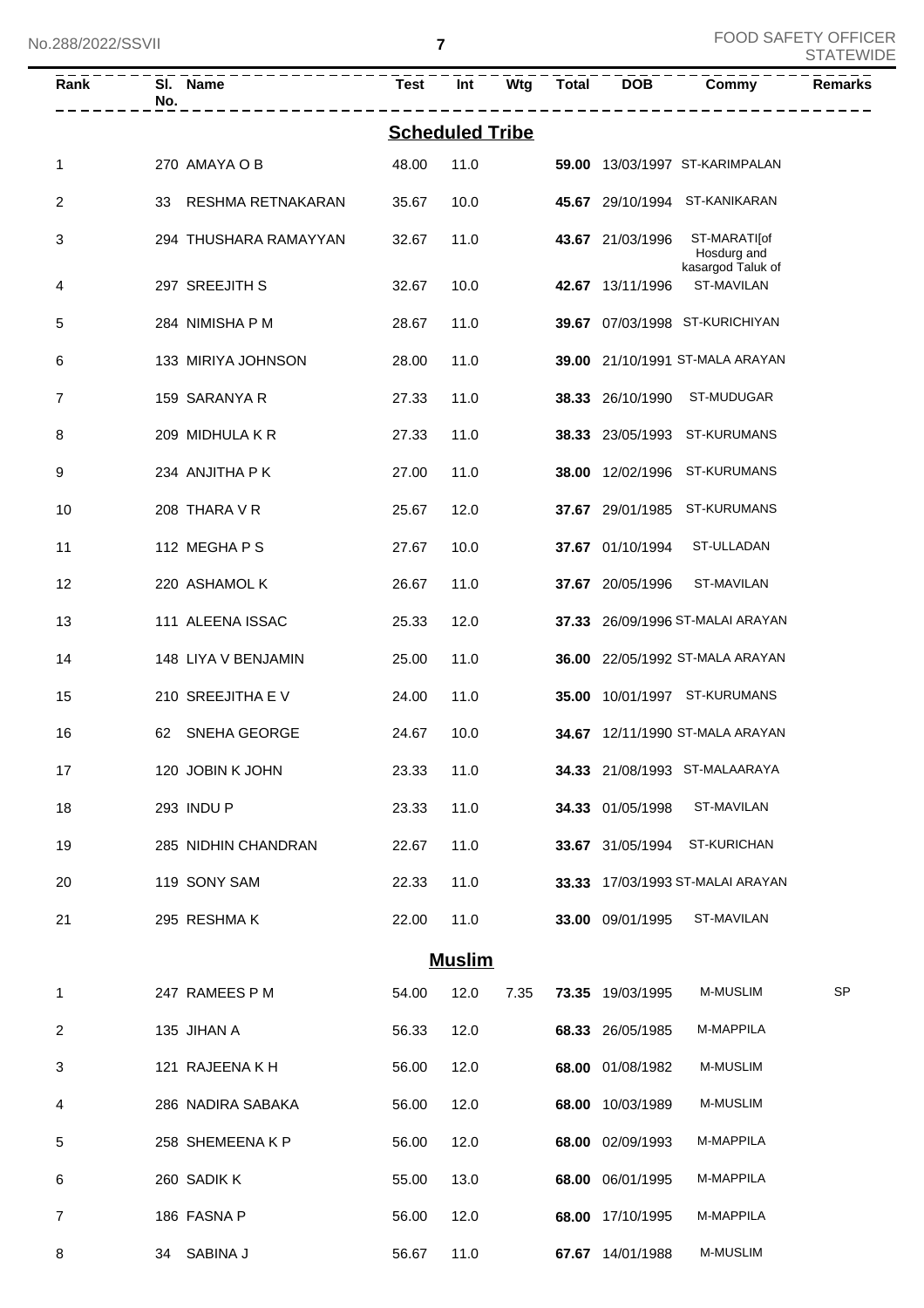| <b>Rank</b> | No. | SI. Name                               | <b>Test</b>                | Int  |      | Wtg Total DOB    | Commy     | <b>Remarks</b> |
|-------------|-----|----------------------------------------|----------------------------|------|------|------------------|-----------|----------------|
| 9           |     | 181 BEEGUM YASMINA HUSSAIN 55.67       |                            | 12.0 |      | 67.67 25/05/1988 | M-MAPPILA |                |
| 10          |     | 136 SAFNA SALIM                        | 55.67                      | 12.0 |      | 67.67 22/04/1993 | M-MUSLIM  |                |
| 11          |     | 183 NAJMA K                            | 55.67                      | 12.0 |      | 67.67 16/01/1998 | M-MUSLIM  |                |
| 12          |     | 185 RASHA MUHSIN<br><b>VALLANCHIRA</b> | 56.33                      | 11.0 |      | 67.33 24/12/1986 | M-MAPPILA |                |
| 13          |     | 262 HAFEEF ROSHAN KT                   | 54.33                      | 13.0 |      | 67.33 13/05/1990 | M-MUSLIM  |                |
| 14          |     | 182 FIDHA LATHEEF A                    | 55.33                      | 12.0 |      | 67.33 30/05/1994 | M-MAPPILA |                |
| 15          |     | 99 SAJID N                             | 56.33                      | 11.0 |      | 67.33 27/05/1995 | M-MUSLIM  |                |
| 16          |     | 184 SHAMNAMOLE K                       | 56.00                      | 11.0 |      | 67.00 18/05/1989 | M-MAPPILA |                |
| 17          |     | 221 FATHIMA FASEELA T K                | 55.67                      | 11.0 |      | 66.67 29/04/1987 | M-MAPPILA |                |
| 18          |     | 35 SORA S                              | 54.67                      | 12.0 |      | 66.67 20/04/1991 | M-MUSLIM  |                |
| 19          |     | 259 RAMEES JEBIN P                     | 54.00                      | 12.0 |      | 66.00 27/06/1993 | M-MAPPILA |                |
| 20          |     | 273 JUHAINA C K                        | 53.67                      | 12.0 |      | 65.67 11/03/1988 | M-MUSLIM  |                |
| 21          |     | 85 ALTHAF F S                          | 53.67                      | 12.0 |      | 65.67 01/05/1994 | M-MUSLIM  |                |
| 22          |     | 271 SHAMNA K K                         | 54.33                      | 11.0 |      | 65.33 05/05/1985 | M-MAPPILA |                |
| 23          |     | 179 JEMSHIDA P                         | 54.33                      | 11.0 |      | 65.33 20/04/1990 | M-MAPPILA |                |
| 24          |     | 257 AMEENA T A                         | 54.00                      | 11.0 |      | 65.00 30/05/1987 | M-MAPPILA |                |
| 25          |     | 272 FATHIMA NISHIN                     | 54.00                      | 11.0 |      | 65.00 01/04/1996 | M-MAPPILA |                |
| 26          |     | 134 JINSATH                            | 53.67 11.0                 |      |      | 64.67 30/05/1987 | M-MUSLIM  |                |
| 27          |     | 180 NYSHU ABDUL AZEEZ K K 53.67        |                            | 11.0 |      | 64.67 30/05/1987 | M-MAPPILA |                |
| 28          |     | 235 NAFEEDA P K                        | 53.67                      | 11.0 |      | 64.67 26/02/1990 | M-MUSLIM  |                |
| 29          |     | 36 RAHMATH M                           | 54.67                      | 10.0 |      | 64.67 19/12/1990 | M-MUSLIM  |                |
| 30          |     | 211 RASHIM TK                          | 53.67                      | 11.0 |      | 64.67 09/11/1991 | M-MAPPILA |                |
|             |     |                                        | <b>Latin Catholics/A.I</b> |      |      |                  |           |                |
| 1           | 86  | <b>JAISMON P ACHANKUNJU</b>            | 57.00                      | 11.0 | 7.35 | 75.35 02/02/1992 | LC        | <b>SP</b>      |
| 2           |     | 63 JINCY JOY                           | 54.67                      | 13.0 |      | 67.67 19/12/1995 | LC        |                |
| 3           |     | 138 ELIZABETH JENCY P M                | 55.00                      | 12.0 |      | 67.00 20/10/1991 | LC        |                |
| 4           |     | 172 ASHNA XAVIER                       | 52.67                      | 12.0 |      | 64.67 20/11/1996 | LC        |                |
| 5           |     | 37 DEEPIKA SL                          | 51.00                      | 12.0 |      | 63.00 05/06/1993 | LC        |                |
| 6           |     | 149 ANN MARIA                          | 50.67                      | 12.0 |      | 62.67 11/10/1983 | LC        |                |
| 7           |     | 47 ABHILASH J S                        | 49.00                      | 12.0 |      | 61.00 05/06/1991 | LC        |                |
| 8           |     | 171 MERLINE F L                        | 49.00                      | 12.0 |      | 61.00 07/11/1996 | LC        |                |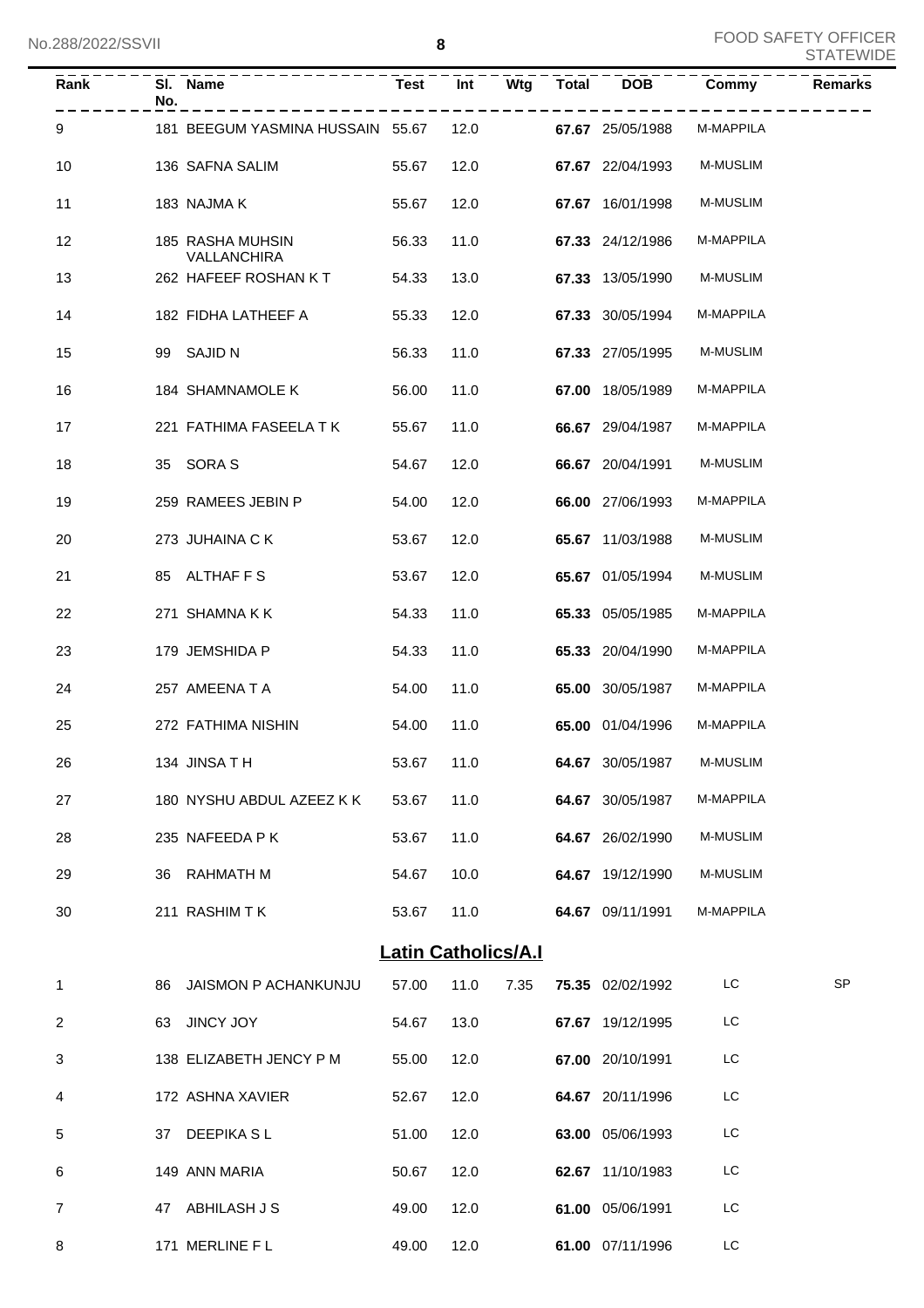| Rank           | SI. Name<br>No.                                 |       |                   |  |                     | Test Int Wtg Total DOB Commy            | <b>Remarks</b> |
|----------------|-------------------------------------------------|-------|-------------------|--|---------------------|-----------------------------------------|----------------|
| 9              | 137 AGNES SHARON P J                            | 49.00 | 11.0              |  | 60.00 19/04/1993    | <b>EXECUTE:</b>                         |                |
| 10             | 100 RINIMOL C E<br>48.67                        |       | 11.0              |  | 59.67 04/05/1984 LC |                                         |                |
| 11             | 87 ANTO JAMES                                   | 48.67 | 10.0              |  | 58.67 30/11/1992    | <b>Example 1</b>                        |                |
|                |                                                 |       | OBC               |  |                     |                                         |                |
| $\mathbf 1$    | 198 SWETHA VELAYUDHAN                           | 57.33 | 11.0              |  |                     | 68.33 15/03/1984 OBC-SALIYAS            |                |
| $\overline{2}$ | 298 AMBILI M                                    | 56.00 | 12.0              |  |                     | 68.00 12/04/1989 OBC-MANIYANI           |                |
| 3              | 222 ANJU P                                      | 55.33 | 12.0              |  |                     | 67.33 31/08/1995 OBC-VANIYAN            |                |
| 4              | 173 ROOPASREE K                                 | 54.67 | 12.0              |  |                     | 66.67 26/05/1988 OBC-VADUKAS            |                |
| 5              | 160 PRASANTH K P                                | 56.00 | 10.0              |  |                     | 66.00 09/04/1986 OBC-KALARI<br>PANICKER |                |
| 6              | 287 PRAJINA C                                   | 55.33 | 10.0              |  |                     | 65.33 14/10/1986 OBC-SALIYAS            |                |
| $\overline{7}$ | 122 KEERTHITR                                   | 54.67 | 10.0              |  |                     | 64.67 08/04/1989 OBC-KUDUMBIS           |                |
|                |                                                 |       | <b>Viswakarma</b> |  |                     |                                         |                |
| $\mathbf 1$    | 236 SREELAKSHMIKB                               | 56.67 | 12.0              |  |                     | 68.67 20/05/1997 V-ASARI                |                |
| 2              | 187 ANUSREE THAMPI                              | 56.33 | 12.0              |  |                     | 68.33 31/05/1983 V-VISWAKARMALA         |                |
| 3              | 288 AISWARYA V V                                | 55.00 | 12.0              |  |                     | 67.00 07/08/1994 V-KAMMALA              |                |
| 4              | 89 KRISHNENDU S                                 | 54.33 | 12.0              |  |                     | 66.33 16/01/1995 V-VISWAKARMA           |                |
| 5              | 161 PRAJISHA K K                                | 53.00 | 11.0              |  |                     | 64.00 27/12/1983 V-KAMMALA              |                |
| 6              | 88 LEKSHMI G NATH                               | 51.33 | 12.0              |  |                     | 63.33 03/01/1989 V-VISWAKARMA           |                |
| $\overline{7}$ | 223 JAYAROOP B P                                | 52.33 | 11.0              |  |                     | 63.33 01/06/1992 V-VISWAKARMA           |                |
| 8              | ARCHANA A V<br>10                               | 53.00 | 10.0              |  |                     | 63.00 05/10/1991 V-VISWAKARMA           |                |
| 9              | <b>AKSHAY KUMAR</b><br>48                       | 51.00 | 12.0              |  |                     | 63.00 13/02/1994 V-VISWAKARMA           |                |
|                |                                                 |       | <b>SIUC Nadar</b> |  |                     |                                         |                |
| 1              | NIMISHA M S<br>25                               | 55.67 | 13.0              |  | 68.67 23/04/1993    | <b>SIUC NADAR</b>                       |                |
| 2              | ANCY S J<br>38                                  | 57.00 | 11.0              |  | 68.00 28/05/1993    | <b>SIUC NADAR</b>                       |                |
| 3              | SHIMI W U<br>12                                 | 56.67 | 10.0              |  | 66.67 10/08/1996    | <b>SIUC NADAR</b>                       |                |
| 4              | AKHILA V L<br>11                                | 52.67 | 10.0              |  | 62.67 25/05/1991    | <b>SIUC NADAR</b>                       |                |
| 5              | SHEEJA JOSE A V<br>13                           | 52.33 | 9.0               |  | 61.33 05/09/1989    | <b>SIUC NADAR</b>                       |                |
|                | <b>Scheduled Caste Converts to Christianity</b> |       |                   |  |                     |                                         |                |
| 1              | 114 RESHMA ANNS RAJU                            | 55.00 | 12.0              |  |                     | 67.00 12/04/1995 SCCC-SAMBAVAR          |                |
| 2              | 150 MERIN C JOSEPH                              | 50.67 | 11.0              |  |                     | 61.67 22/05/1991 SCCC-SAMBAVA           |                |
| 3              | 115 JEWEL MARY JOHN                             | 50.00 | 11.0              |  |                     | 61.00 11/11/1993 SCCC-CHERAMAR          |                |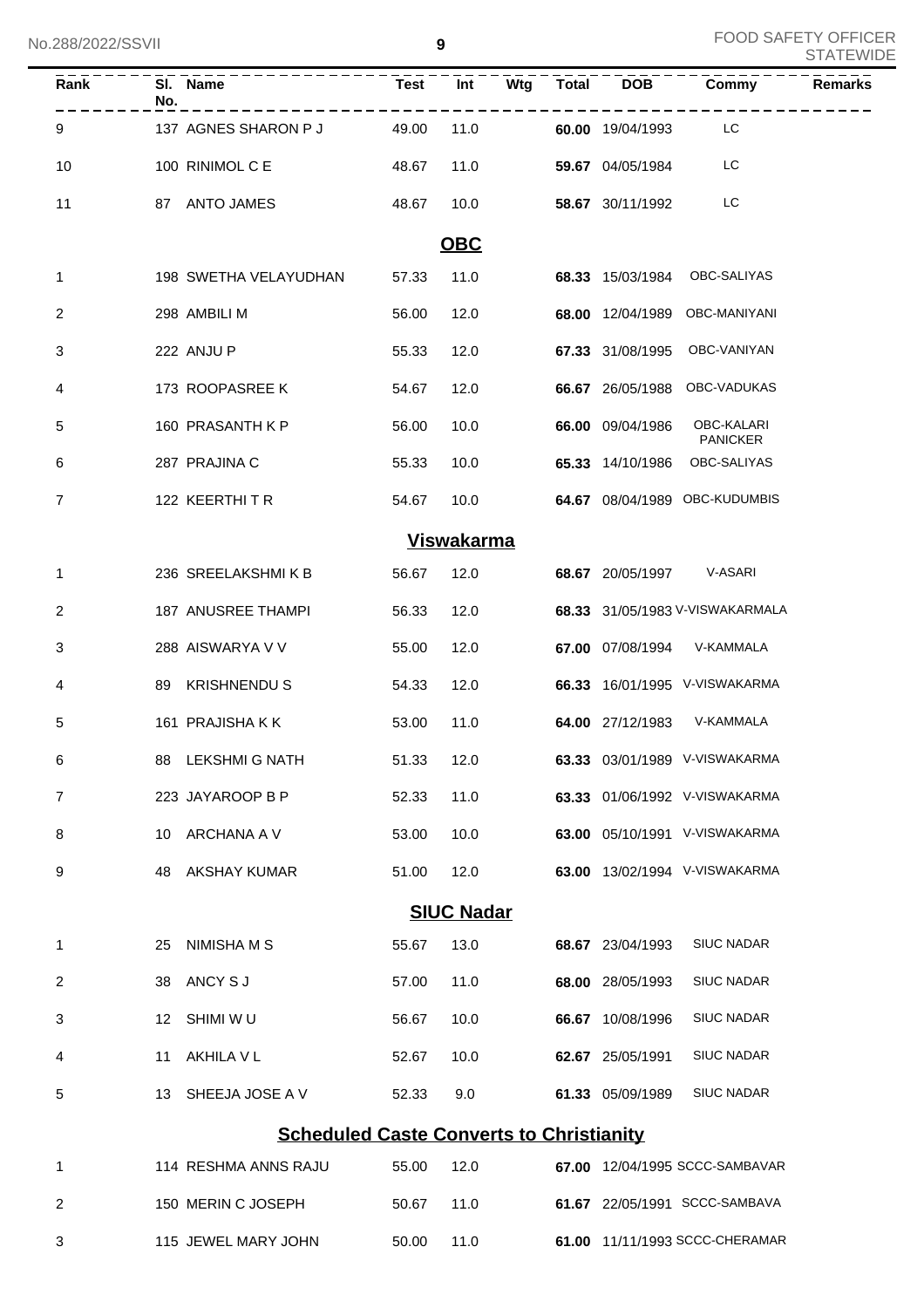M K

| No.288/2022/SSVII |     |                                                                | 10                        |                    |     |              |                                |                                | <b>FOOD SAFETY OFFICER</b><br><b>STATEWIDE</b> |
|-------------------|-----|----------------------------------------------------------------|---------------------------|--------------------|-----|--------------|--------------------------------|--------------------------------|------------------------------------------------|
| Rank              | No. | - - - - - - - - - - - - -<br>SI. Name                          | <b>Test</b>               | Int                | Wtg | <b>Total</b> | <b>DOB</b>                     | Commy                          | <b>Remarks</b>                                 |
| 4                 |     | 75 JISHA JAYADAS                                               | 48.67                     | 12.0               |     |              |                                | 60.67 12/03/1983 SCCC-CHERAMAR |                                                |
| 5                 |     | 123 EVELYN JOSEPH                                              | 47.33                     | 11.0               |     |              |                                | 58.33 04/09/1994 SCCC-CHERAMAR |                                                |
|                   |     |                                                                |                           | <b>Dheevara</b>    |     |              |                                |                                |                                                |
| 1                 |     | 140 SIMI P S                                                   | 53.33                     | 12.0               |     |              | 65.33 12/04/1993               | D-DHEEVARA                     |                                                |
| 2                 |     | 90 ARCHANA S                                                   | 51.67                     | 11.0               |     |              | 62.67 01/12/1989               | D-ARAYA                        |                                                |
| 3                 |     | 162 LAKSHMI P MUKUNDAN                                         | 50.67                     | 12.0               |     |              | 62.67 14/07/1990               | D-ARAYAN                       |                                                |
| 4                 |     | 237 AKHILNATH P G                                              | 49.00                     | 13.0               |     |              | 62.00 09/06/1990               | D-VALAN                        |                                                |
| 5                 |     | 139 KAVYA K J                                                  | 49.67                     | 11.0               |     |              | 60.67 30/05/1993               | D-ARAYAN                       |                                                |
|                   |     |                                                                |                           | <b>Hindu Nadar</b> |     |              |                                |                                |                                                |
| 1                 | 40  | ATHULYA S                                                      | 52.33                     | 10.0               |     |              | 62.33 21/06/1995               | <b>HINDU NADAR</b>             |                                                |
| 2                 | 14  | SOUMYA C                                                       | 52.67                     | 9.0                |     |              | 61.67 31/05/1992               | <b>HINDU NADAR</b>             |                                                |
| 3                 | 39  | <b>RESHMA SURESH</b>                                           | 50.33                     | 11.0               |     |              | 61.33 28/05/1992               | <b>HINDU NADAR</b>             |                                                |
| 4                 | 15  | ARCHANA V S                                                    | 48.00                     | 12.0               |     |              | 60.00 25/08/1994               | <b>HINDU NADAR</b>             |                                                |
| 5                 | 49  | SUDHEEP GOPI                                                   | 46.67                     | 11.0               |     |              | 57.67 30/05/1991               | <b>HINDU NADAR</b>             |                                                |
|                   |     | <b>List of Differently Abled Candidates for 3% Reservation</b> |                           |                    |     |              |                                |                                |                                                |
|                   |     |                                                                |                           | <b>Low Vision</b>  |     |              |                                |                                |                                                |
| 1.                |     | 124 JOYCE MARIA JOSEPH                                         |                           |                    |     |              | 27.00  13.0  40.00  16/07/1993 |                                | DA-LV                                          |
| 2                 |     | 64 AJMAL J                                                     | 28.67                     | 11.0               |     |              | 39.67 08/04/1993               |                                | DA-LV                                          |
| 3                 |     | 238 ANISHA D                                                   | 26.33                     | 12.0               |     |              | 38.33 11/02/1984               |                                | DA-LV                                          |
|                   |     |                                                                | <b>Hearing Impairment</b> |                    |     |              |                                |                                |                                                |
| 1                 |     | 212 MINU RACHEL VARGHESE                                       | 50.33                     | 13.0               |     |              | 63.33 17/08/1990               |                                | DA-HI                                          |
| $\overline{2}$    |     | 213 JANCY MERLIN JOHNSON                                       | 29.00                     | 12.0               |     |              | 41.00 22/04/1995               |                                | DA-HI                                          |
| 3                 |     | 65 AJINA SALIM                                                 | 20.00                     | 10.0               |     |              | 30.00 29/05/1996               |                                | DA-HI                                          |
| 4                 |     | 248 VISAKHA T                                                  | 17.33                     | 11.0               |     |              | 28.33 02/02/1994               |                                | DA-HI                                          |
|                   |     | <b>Locomotor Disability / Cerebral Palsy</b>                   |                           |                    |     |              |                                |                                |                                                |
| 1                 |     | 50 ANTONY P VIJAYAN                                            | 42.33                     | 12.0               |     |              | 54.33 14/04/1998               |                                | DA-LD/CP                                       |
| $\overline{2}$    |     | 263 MUHAMMED MUNEER BILAL 40.00                                |                           | 12.0               |     |              | 52.00 02/10/1996               |                                | DA-LD/CP                                       |

188 FATHIMA ZAFEENA T 37.00 13.0 **50.00** 04/12/1985 DA-LD/CP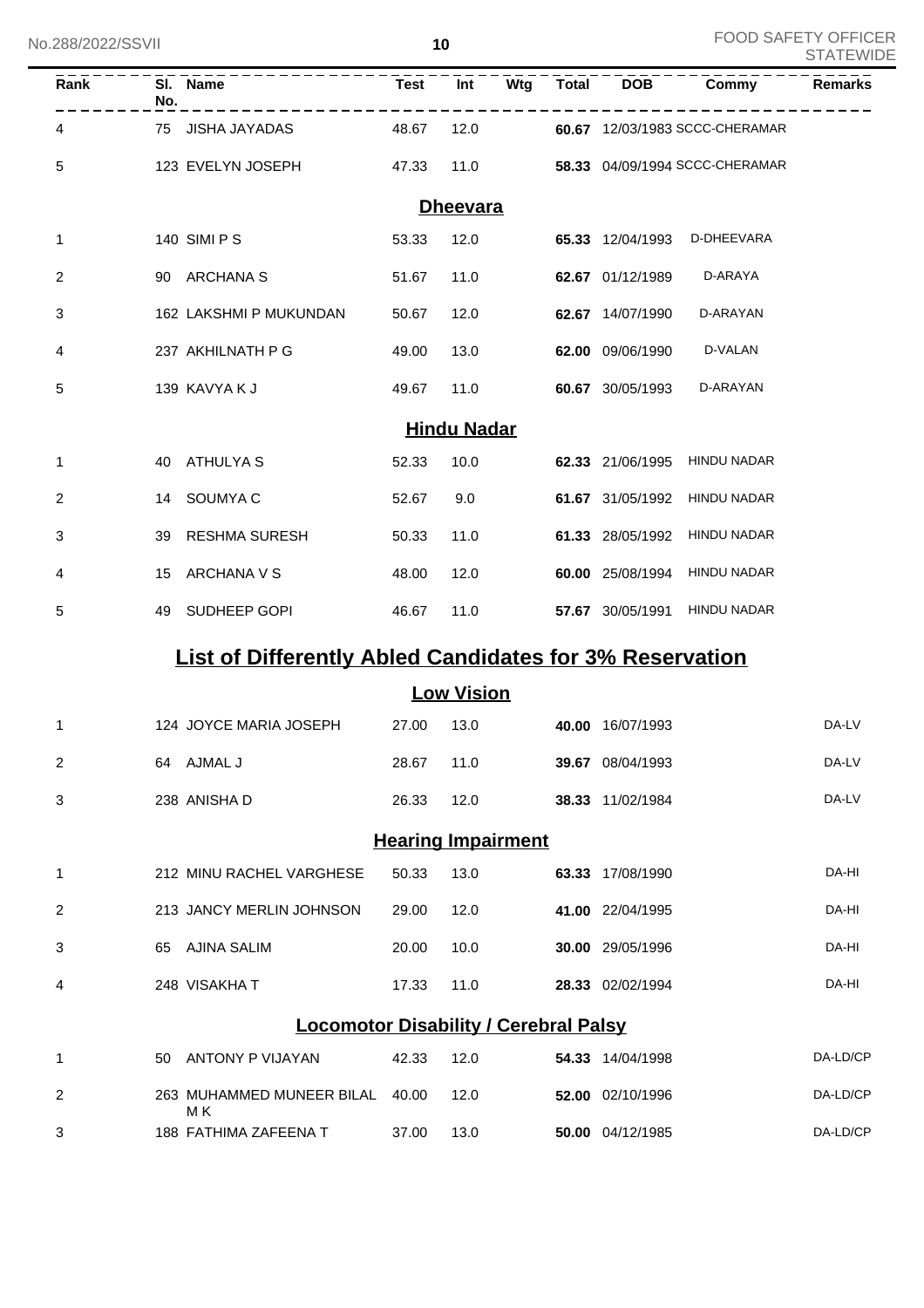**NOTE (1)** :- The Ranked List will be in force till the publication of a new Ranked List after the expiry of a minimum period of one year or till the expiry of three years whichever is earlier. Candidates will be advised for appointment in accordance with the rules and orders regarding reservation and rotation as amended from time to time, if applicable, against vacancies reported to the Commission during the pendancy of the Ranked List. As the advice for appointment depends on the occurance of vacancies there is no guarantee that all the candidates included in the Ranked List will secure appointment. The candidates remaining in the Ranked List at the time of cancellation will have no claim at all for appointment on the basis of the inclusion of their names in the Ranked List.

**NOTE (2)** :- According to the existing procedure, revaluation of Answer Script is not allowed. But Answer Scripts will be rechecked if the candidates apply for in the prescribed application form available free of cost from the Enquiry Sections of the various Offices of the Commission or its photocopy, or downloaded and printed in A 4 size paper from the Commission's website www.keralapsc.gov.in or Photocopied there from along with prescribed fee of **Rs. 85/- (Rupees Eighty Five Only) under the Head of Account 0051 - PSC - 105 State PSC 99 - Examination Fee addressed to the Deputy Secretary (Examinations)-II, Kerala Public Service Commission, Pattom P.O.,Thiruvananthapuram-695004.** Applications submitted in any other manner will not be considered. A period of 45 (Forty Five) days time to apply for rechecking of Answer Scripts will be allowed to candidates with effect from the date on which this Ranked List is uploaded in the Commission's website (on or before 23.07.2022). The candidates can avail only one chance after the Approval of Ranked List. Rechecking of invalidated answer scripts due to any defects will not be considered. Application for Rechecking received after the stipulated time will not be entertained and Fee once remitted will not be refunded.

**NOTE (3)** :- Candidates who wish to obtain a photocopy of their OMR Answer Sheets (Part A & Part B) relating to this selection shall remit a Fee of **Rs. 335/- (Rupees Three Hundred and thirty five only) in any of the Treasuries in the State (Head of Account : 0051 - PSC - 800 - State PSC -99-Other Receipts)**. The duly filled in application in the prescribed form available from the Commission's website www.keralapsc.gov.in along with the original chalan should be submitted to **the Deputy Secretary (Examinations)-II, Kerala Public Service Commission, Pattom P.O., Thiruvananthapuram- 695004** within 45 (Forty Five) days from the date on which this Ranked List is uploaded in the Commission's website. A copy of an answer sheet will be issued only once to a candidate.Copies of OMR answer sheets invalidated due to any defect will not be issued. Candidates are prohibited from applying for copy of an answer sheet which is not their own, and legal proceedings will be initiated against those who do so. The last date for receipt of applications is 23.07.2022. Applications received after the prescribed date will not be entertained.

**NOTE (4)** :- The entries put in column (9) are based on the Communities specified by the candidate in their Application forms and proved by them with necessary documents. The candidate whose Communities have not been correctly noted in the Ranked List as proved by them in their Application should intimate the fact to **the Deputy Secretary (Examinations) -I, Kerala Public Service Commission, Thiruvananthapuram - 695004** within one month from the Date of publication of the Ranked List to get the benefit of Reservation to which they are entitled to. In the absence of timely information regarding discrepancies if any, the candidate will be advised as incorporated in the Ranked List.

**NOTE (5)** :- Any candidate can relinquish his/her right for appointment in writing duly attested by a Gazetted Officer of State/ Central Government with Signature, Name, Designation and Office Seal along with a notarized affidavit and a self attested copy of an ID proof bearing photograph as enlisted in the general conditions. The request for relinquishment received within 15 days from the date of publication of Ranked List in the official website of the Commission will be honoured against the requisitions of vacancies that are pending with the Commission up to the finalization of the Ranked List. After the publication of the Ranked List, the request for relinquishment will be considered only if such request is received on or before the date of receipt of requisition, based on which he/she is to be advised.

**NOTE (6)** :- The A part and B part of OMR scripts will be destroyed after completing 6 months period from the date of finalisation of Ranked list, i.e. on 08.12.2022

E - Ezhava/Thiyya/Billava, SC - Scheduled Caste, ST - Scheduled Tribe, M - Muslim/Mappila, LC/AI - Latin Catholics/Anglo Indian, OBC - Other Backward Class, V - Viswakarma, SIUC N - SIUC Nadar,